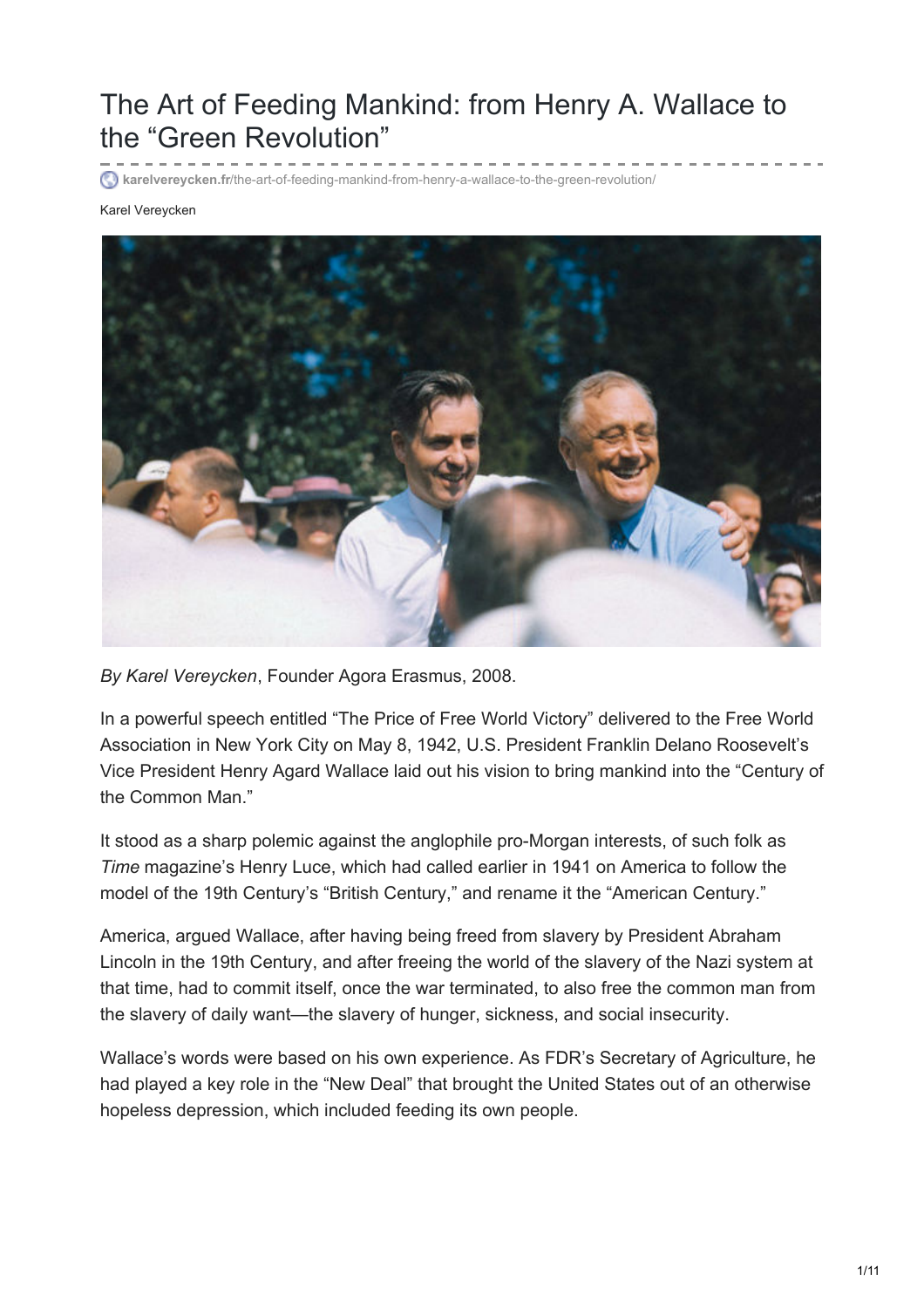*"Modern science,"* said Wallace in his 1942 speech, *"which is a by-product and an essential part of the people's revolution, has made it technologically possible to see that all of the* people of the world get enough to eat. Half in fun and half seriously, I said the other day to *Madame Litvinov: 'The object of this war is to make sure that everybody in the world has the privilege of drinking a quart of milk a day.' She replied: 'Yes, even half a pint.' The peace must mean a better standard of living for the common man, not merely in the United States and England, but also in India, Russia, China, and Latin America—not merely in the United Nations, but also in Germany and Italy and Japan. »*

*"Some have spoken of the 'American Century': I say that the century on which we are entering—the century which will come out of this war—can be and must be the century of the common man. Everywhere the common man must learn to build his own industries with his own hands in a practical fashion. Everywhere the common man must learn to increase his productivity so that he and his children can eventually pay to the world community all that they have received. No nation will have the God-given right to exploit other nations. Older nations will have the privilege to help younger nations get started on the path to industrialization, but there must be neither military nor economic imperialism. The methods of the 19th Century will not work in the people's century which is now about to begin. India, China, and Latin America have a tremendous stake in the people's century. As their masses learn to read and write, and as they become productive mechanics, their standard of living will double and treble. Modern science, when devoted wholeheartedly to the general welfare, has in it potentialities of which we do not yet dream."*

Today, that great vision remains largely unfinished. At the beginning of the 21st Century, out of the roughly 1.43 billion farmers of this planet, the majority of them women, only 27 million (less than 2%!) have tractors, fewer than 300 million use animal labor, and close to 1 billion are enslaved to the limited resources of their own muscles. As a result, some 530 million very poor farmers compose the core of those 900 million of the world population struck with chronic hunger.

The solution for this problem is perfectly known. As we will document here, Wallace's agricultural policies and scientific optimism define a coherent concept of the art of feeding mankind, a concept that has proven its efficiency and served as a crucial reference point for launching the "Green Revolution," first in Mexico by Wallace himself, and then later in the early 1960s in India and Asia, and later in Africa. The same concept was also one of the sources of inspiration for De Gaulle's and Adenauer's 1962 Common Agricultural Policy (CAP), a policy aimed to ensure permanent peace and security through food security.

## **Henry Agard Wallace**

Henry A. Wallace was born in Iowa on October 7, 1888. His father, Henry Cantwell Wallace, was the editor of a farm paper called *Wallaces' Farmer* and served as Secretary of Agriculture in the Administrations of Presidents Warren G. Harding and Calvin Coolidge from 1921 until his death in 1924.

George Washington Carver, the first black teacher that Iowa State ever hired, used to take long walks into the surrounding fields to study plants for research. On some of these walks he took a little boy with him, the 6-year-old son of a friend and dairy science professor.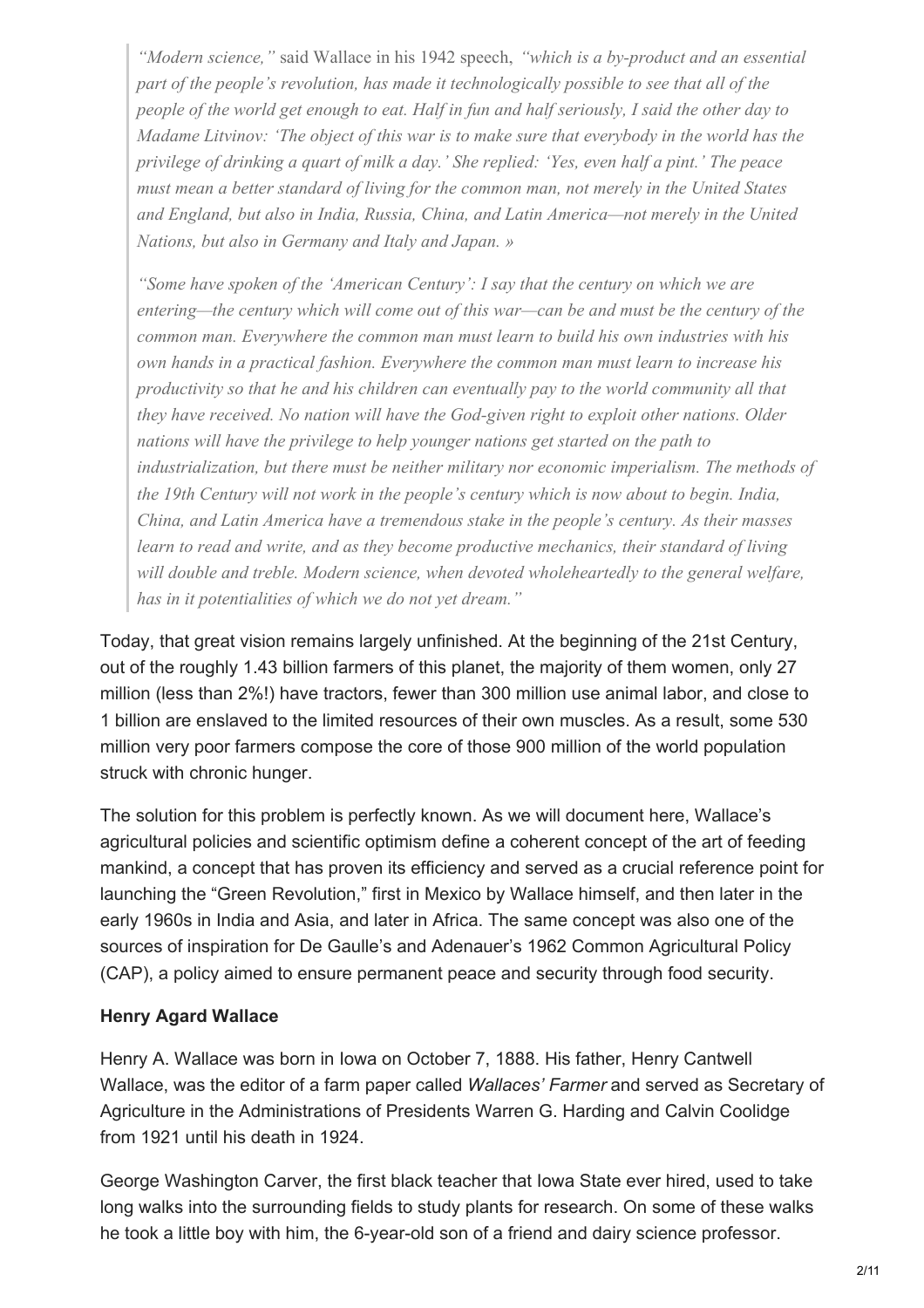Carver shared his love of plants, and the boy responded enthusiastically. At the age of 11, that boy began performing experiments with various varieties of corn. His name was Henry A. Wallace, who would study plant genetics and cross-breeding in the same university under Carver.

Already then, the young Henry Wallace discovered and patented a successful strain of corn that produced a greater yield while resisting disease better than normal corn. As an adult, Wallace's fascination with corn continued. He developed some of the first hybrid corn varieties and even published his findings in his father's paper, *Wallaces' Farmer Magazine*. He also founded Pioneer Hi-Bred International, Inc.

Planting his hybrid seeds, the per acre yields of Midwestern corn doubled and even tripled. This triumph allowed the young Wallace to found his own business to manufacture and distribute the plants, a venture that gave him valuable experience for his later career in public service.

The Wallaces had traditionally been a Republican family, but the shock of the Great Depression and its impact on rural America brought Henry to shift political affiliations. Disgruntled by the Coolidge and Hoover agricultural policies, Wallace threw his support to the Democrats. In 1932, Wallace supported Franklin Roosevelt, who in turn selected Wallace as his Secretary of Agriculture.

# **Secretary of Agriculture**

A firm supporter of government economic intervention, Wallace vigorously implemented the "controversial measures" of the Agricultural Adjustment Act (AAA), enacted on May 12, 1933. For the first time, Congress declared that it was "the policy of Congress" to balance supply and demand for farm commodities so that prices would support a decent purchasing power for farmers.

After some study, economists for the U.S. Government decided that during the time from 1909 to 1914, the prices that farmers got for their crops and livestock were roughly in balance with the prices they had to pay for goods and services they used in the production of crops and livestock and family living. In other words, a farmer's earning power was on a par with his or her purchasing power. This concept, incorporated in the AAA, was known as "parity."

Never before in peacetime had the Federal Government sought to regulate production in American farming, with government planning designed to battle the main problem of that period in U.S. farming—overproduction and low prices.

Although the stock market crash of October 1929 represents, for many, the onset of the Great Depression, the decade of the 1920s was one of depression for much of agricultural America.

World War I had severely disrupted agriculture in Europe. That turned to the advantage of farmers in the United States, who increased production dramatically and were therefore able to export surplus food to European countries. But by the 1920s, European agriculture had recovered and American farmers found it more difficult to find export markets for their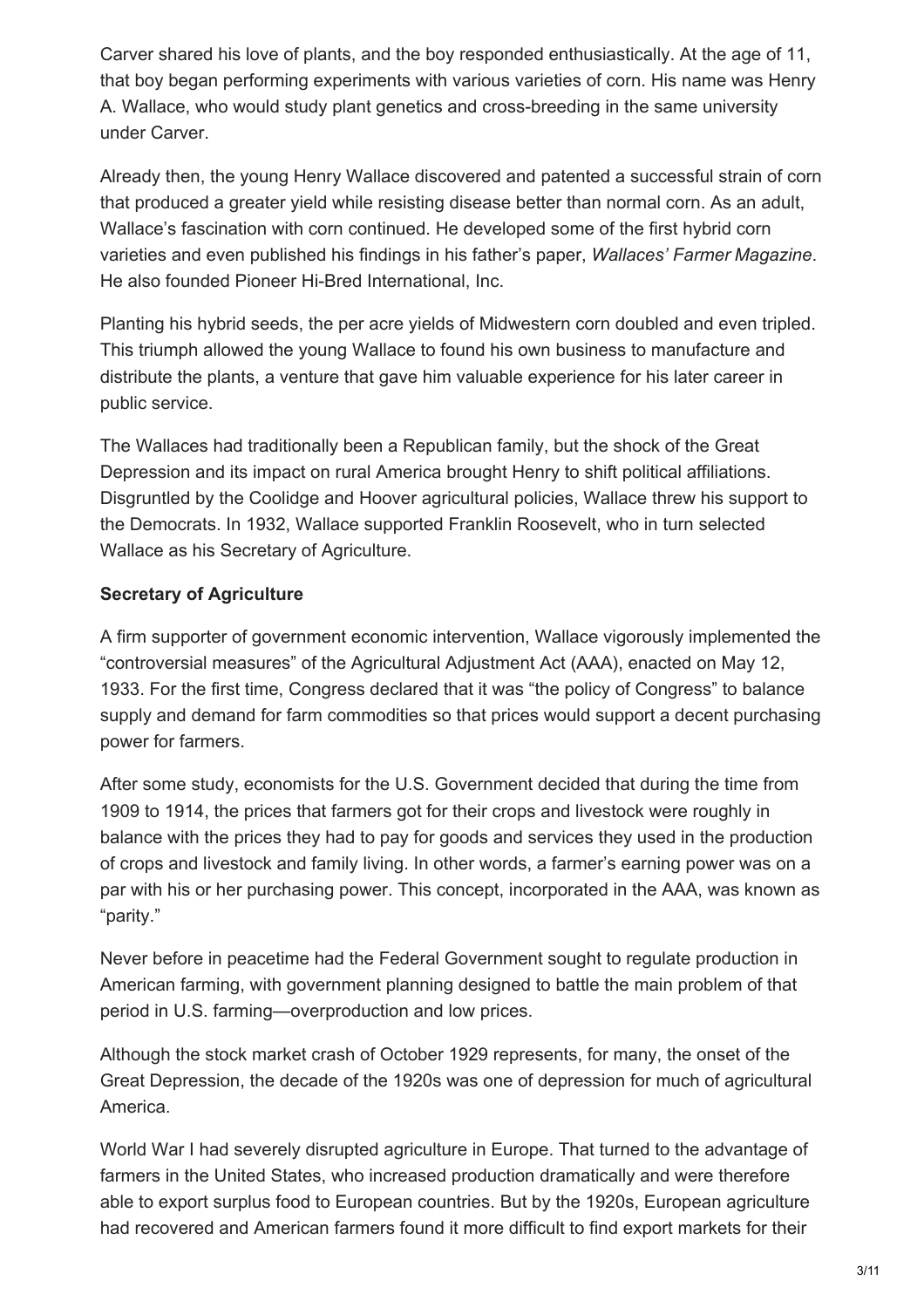products. Production had flourished under the high prices generated by World War I. Wartime demand ended suddenly with the Armistice in 1918. The 1920s saw overproduction and declining prices. Farmers continued to produce more food than could be consumed, and prices began to fall. The loss of income meant that many farmers had difficulty paying the mortgages on their farms. Farm mortgage debt rose from \$3.2 billion in 1910 to \$9.6 billion by 1930 and brought many American farmers into serious financial difficulty. However, with the Great Depression gripping cities as well as rural areas, there were few alternatives.

Overproduction resulting from shrinking domestic and foreign markets and the sharp drop of purchasing power collapsed prices dramatically. In South Dakota, for example, the county grain elevators listed corn as minus three cents a bushel—if a farmer wanted to sell them a bushel of corn, he had to bring in three cents. Fields of cotton lay unpicked, because it could not be sold even for the price of picking. Orchards of olive trees hung full of rotting fruit. Oranges were being sold at less than the cost of production. Grain was being burned instead of coal because it was cheaper.

#### **The AAA**

Such drastic times required drastic measures, and as soon as FDR was elected, Secretary Wallace gave responsibility for drafting legislation to Mordecai Ezekiel, a senior Agriculture Department economist, and Frederic P. Lee, a Washington lawyer employed by the American Farm Bureau Federation. Roosevelt sent the draft to Congress on March 16, stating: *"I tell you frankly that it is a new and untrod path, but … an unprecedented condition calls for the trial of a new means to rescue agriculture."*

Congress passed the far-reaching legislation, and it was signed on May 12, 1933, as the AAA. This Act authorized production adjustment programs that were a direct outgrowth of the experience of the Federal Farm Board. It authorized the use of marketing agreements and licenses, which had been used already by producers to promote orderly marketing of perishable fruits and vegetables. Also, under authority of the AAA large quantities of surplus food were distributed via Food Stamps to needy households through and to school lunch programs.

The day after the AAA was adopted, on May 13, 1933, in a radio speech labeled "A Declaration of Interdependence," Wallace, combining determination and great compassion, told farmers over the radio:

*"In the end, we envision programs of planned land use; and we must turn our thought to this end immediately; for many thousands of refugees from urban pinch and hunger are turning, with little or no guidance, to the land. A tragic number of city families are reoccupying abandoned farms, farms on which born farmers, skilled, patient, and accustomed to doing with very little, were unable to make a go of it. In consequence of this back-flow there are now 32 million people on the farms of the United States, the greatest number ever recorded in our history. Some of those who have returned to farming will find their place there, but most of them, I fear, will not."*

He added: *"The adjustment we seek calls first of all for a mental adjustment, a willing, reversal, of driving, pioneer opportunism and ungoverned laissez-faire. The ungoverned*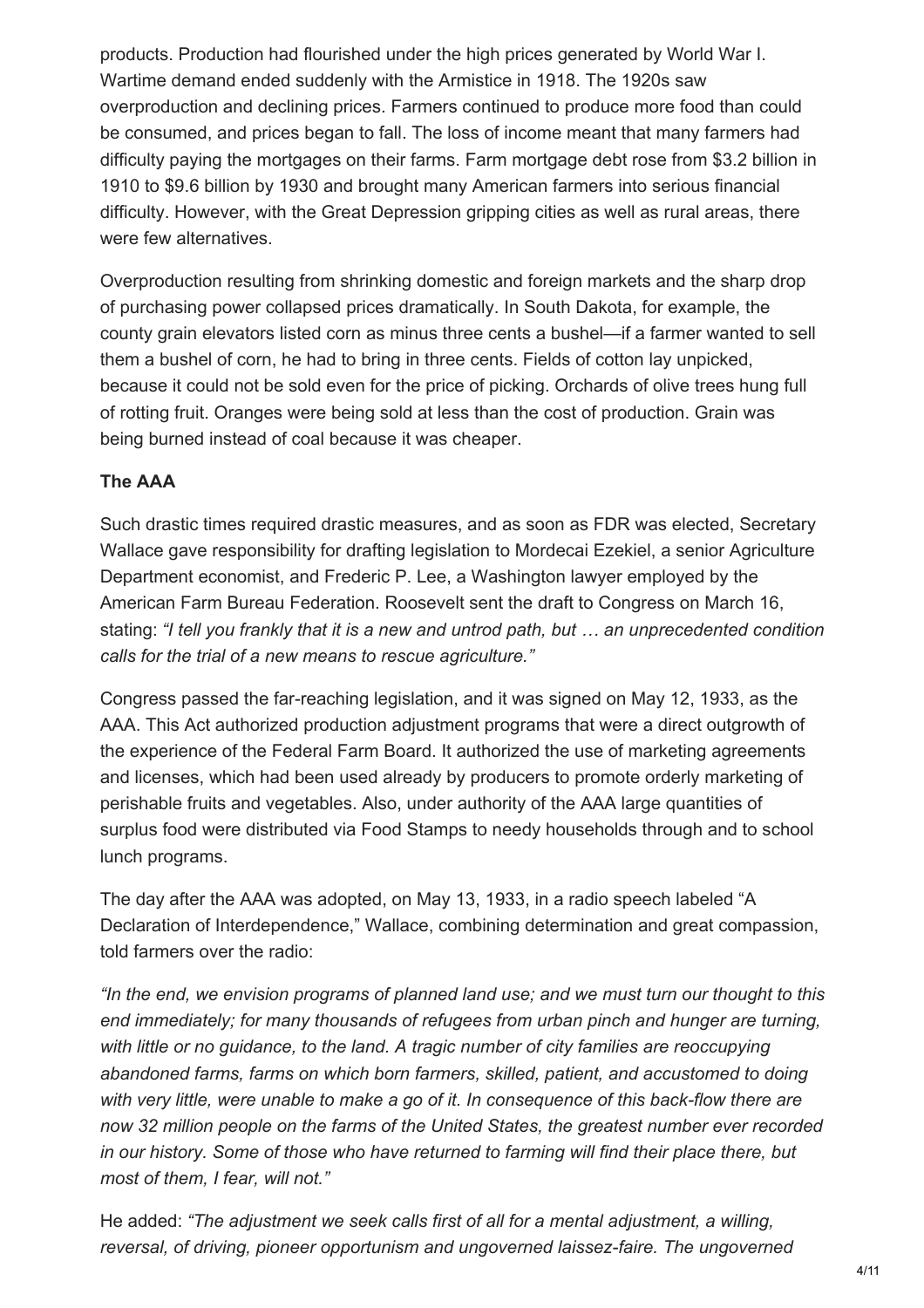*push of rugged individualism perhaps had an economic justification in the days when we had all the West to surge upon and conquer; but this country has filled up now, and grown up. There are no more Indians to fight. No more land worth taking may be had for the grabbing. We must experience a change of mind and heart."*

Hence, the first goal set with the AAA was to reduce the amount of crops that farmers produced and the number of livestock sent to slaughter. Less crops and fewer animals would mean that prices for agricultural products would rise, increasing farmers' abilities to pay off debts and enhancing their purchasing power. To convince farmers to reduce production, the AAA authorized the Federal Government to pay subsidies to farmers for growing smaller crops and raising fewer animals.

In an earlier speech, "The Farm Crisis," delivered by radio on March 10, 1933, Wallace keenly had observed that *"During the few years just preceding 1929, we were selling in foreign markets the product of roughly 60 million acres of land. The value of those exports this past fiscal year was 60% below that of 1929. We must reopen those markets, restore domestic markets, and bring about rising prices generally; or we must provide an orderly retreat for the surplus acreage, or both."*

In "The Cotton Plow-Up," a speech delivered on radio on August 21, 1933, Wallace defended his policy: *"On one of the largest cotton plantations in Mississippi I saw a dramatic instance of America's present effort to catch its balance in a changed world. There were two immense fields of cotton with a road between them. On one side of the road men with mules and tractors were turning back into the earth hundreds of acres of thrifty cotton plants nearly three feet high. On the other side of the road an airplane was whipping back and forth at 90 miles an hour over the same kind of cotton and spreading a poison dust to preserve it from destruction by the boll weevil. Both of these operations were proceeding side by side on the same farm, and both in our present critical state of economic unbalance were justifiable and necessary."*

To tackle that problem, Wallace offered hog and cotton farmers a single opportunity to improve their stagnating markets by plowing under 10 million acres of cotton and slaughtering 6 million pigs and 220,000 pregnant sows. For the losses, the government would issue relief checks totaling millions of dollars. Wallace scorned those who ridiculed his plans without considering the logic behind them, observing, *"Perhaps they think that farmers should run a sort of old-folks home for hogs."*

After these dramatic short-term measures to curb overproduction and provoke a rapid price increase, the AAA controlled the supply of seven "basic crops"—corn, wheat, cotton, rice, peanuts, tobacco, and milk—by offering payments to farmers in return for taking some of their land out of farming and not planting a crop.

Although it earned Wallace the nickname *"The Greatest Butcher in Christendom,"* the program essentially worked, and the market experienced a 50% rise in prices.

Meanwhile, FDR's New Deal banking reforms and industrial renaissance increased the population's overall purchasing power and former agricultural workers found productive jobs in industry and great infrastructure construction programs. Dams and rural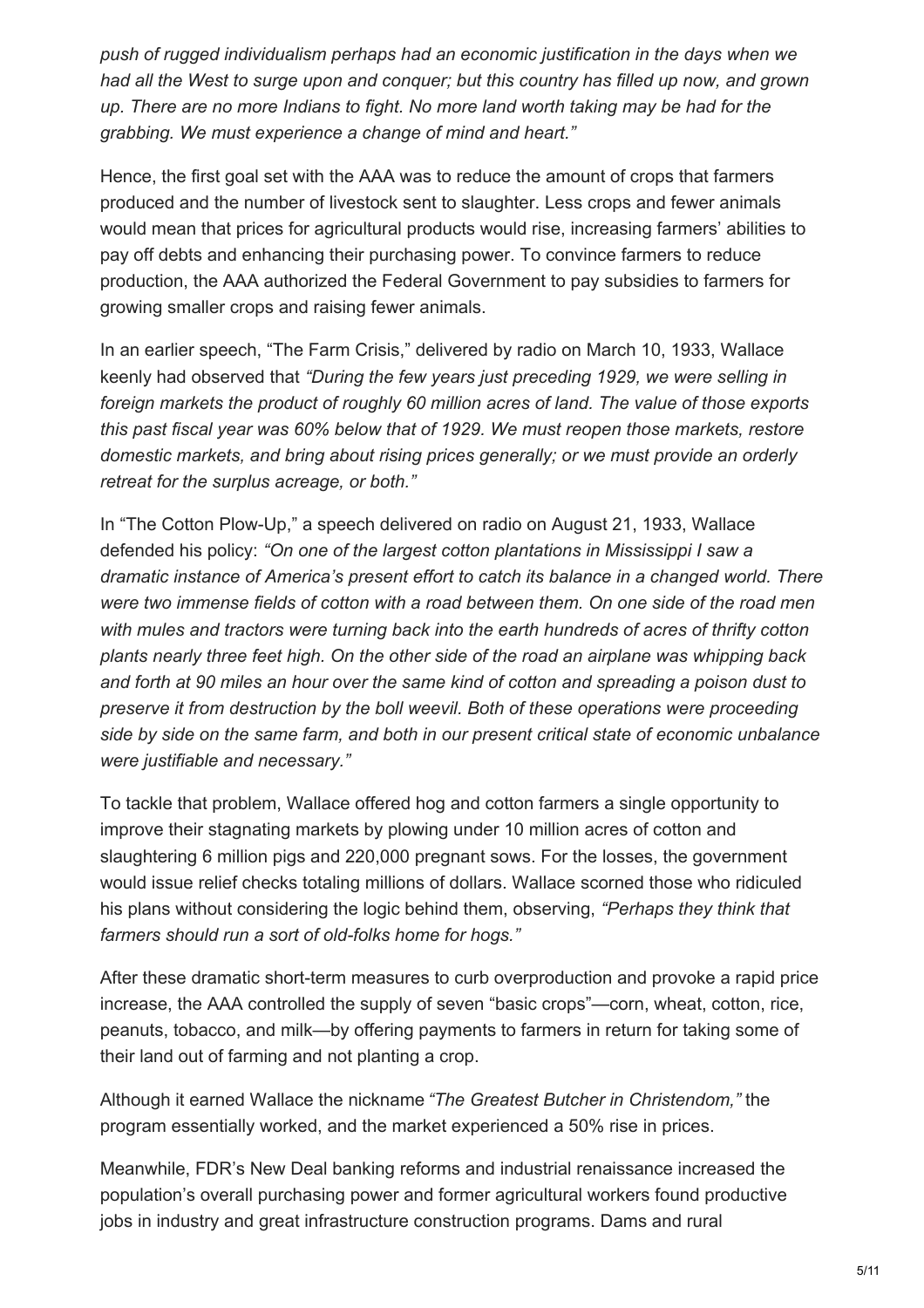electrification gave farmers the means to modernize production and access to fertilizer and irrigation.

# **Today's Problem**

Today, we are obviously not at all in the same situation as FDR was in 1933, but the same principles are at stake. Over the past two decades, globalized free trade and partisan deregulation, combined with reductions of subsidies and inventories, have driven world food prices down while reducing many nations' population's living standard and buying power.

Already in itself, the "world food price" is by itself a fraud. For example, if today's world cereals production is close to 2 billion tons, only 200 million tons (10%) are traded on the world market, while that "world price" becomes the price of reference for the remaining 90%. And of those 200 million tons, 80% are traded by only three giant agro-cartels— Cargill (U.S.), Archer Daniel Midland (U.S.), and Louis Dreyfus (France).

Correctly identified in the early 1920s and 1930s by Wallace's advisor Mordecai Ezekiel as the "inelasticity" of the food and agriculture market, a small discontinuity (e.g., drought, catastrophe) in the supply or demand of food and agricultural products, if unregulated, is sufficient to provoke major price instabilities.

Hence feeding the planet is a time needing process. While financial speculation prospers by "surfing" on rapid shifts of commodity prices, food security, as a policy, is uniquely based on stability, because a price too low prevents farmers from planning and investing in tomorrow's production, while a price too high destroys the population's access to food, both in quantity and quality.

The success of FDR's New Deal and Wallace's AAA established a valid and proven model that was as far distant from Soviet-style totalitarian regulation as it was from British free trade looting and, as such, became a model for the post-war reconstruction period.

It only required for something that the Anglo-Dutch financier cartels hate the most governments that govern, rather than being mere tools of some kind of special interests.

# **Norman Borlaug and the "Green Revolution"**

Several weeks ago, Helga Zepp-LaRouche called for a "new Green Revolution" to solve the world's food crisis.

What are we talking about?

What used to be understood as the "Green Revolution" (before the Malthusian greenies arrived) refers to a great scientific and economic mobilization that took place in India, a country six times larger than France and populated by more than 1 billion people, when a basic form of food self-sufficiency was attained, a goal achieved in the domain of rice and wheat in the extraordinarily short period of about 15 years.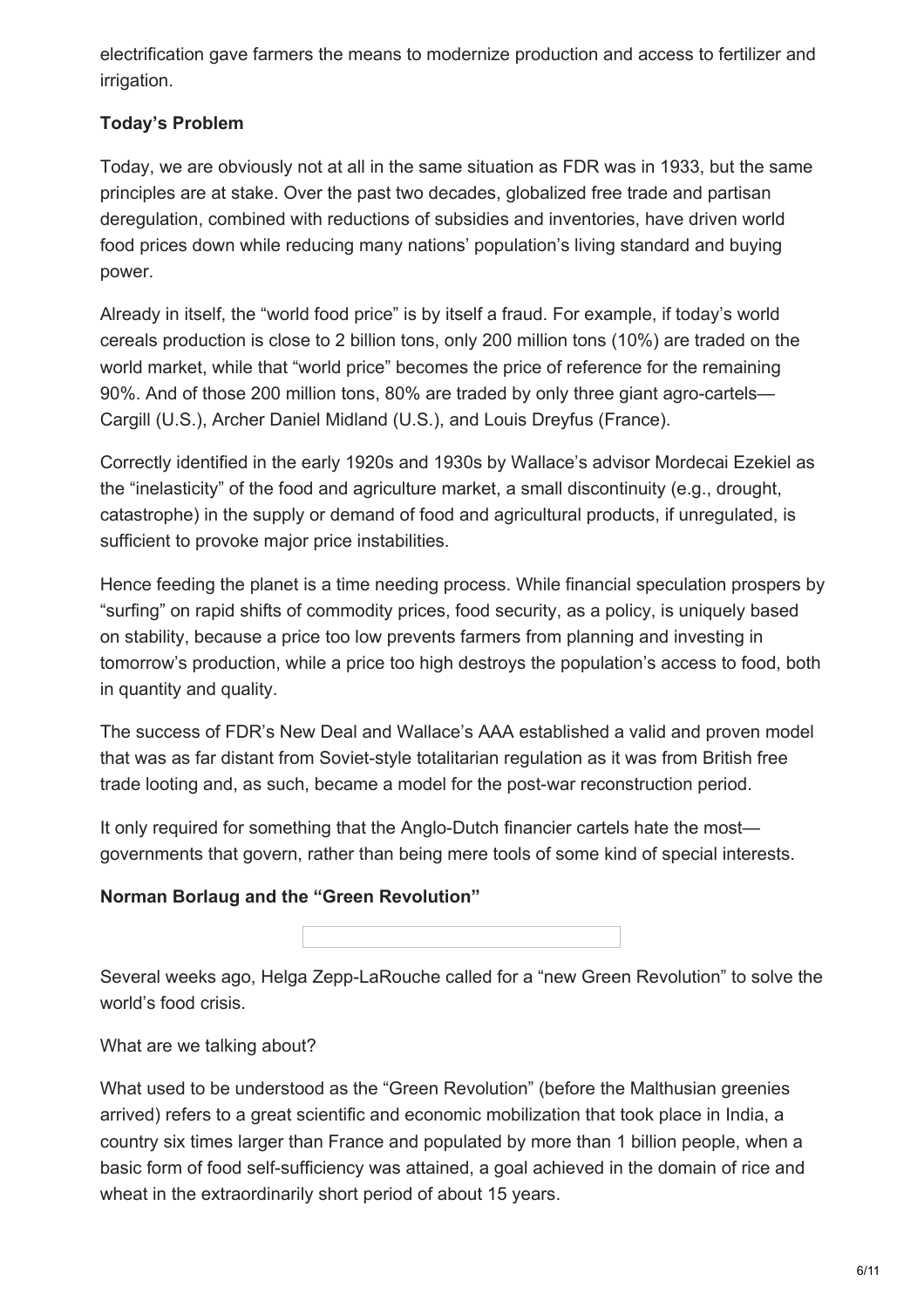As a result, India's wheat production increased from 12 million tons per year in the 1970s to 70 million tons today. The "Green Revolution" got started in India, when in May 1962, M.S. Swaminathan, later an advisor to Indira Gandhi, invited to India the American agronomist Norman Borlaug to bring the "Green Revolution" from Mexico to India.

Born on March 25, 1914 and raised in Cresco, Iowa, Norman Ernest Borlaug worked as an adolescent on his father's farm in Iowa, the state of Henry Wallace. Later he specialized in agronomy and genetics and was awarded the Nobel Peace prize in 1970 for his development of high-yielding wheat. According to Borlaug, one of his motivations derived from the shock he experienced in 1935 upon discovering the effects of rampant malnutrition among youth when he was leading a group of the Civilian Conservation Corps (CCC), a program designed by FDR to bring young Americans back into some kind of organized working practice. During the war, Borlaug's laboratory would work, as many did, for the war effort.

After the election of 1940, Wallace took a vacation trip to Mexico. There he found the yield of corn, an important part of most Mexican families' diet, to be much lower than that of American farmers that planted hybrid corn varieties.

Wallace had an idea to create agriculture experimental stations like those in Iowa. The stations would develop improved corn varieties adapted for the climate and soil of Mexico. On his return to the United States, he proposed the idea to the Rockefeller Foundation and convinced them this was in the "strategic interest" of the United States. The decision was made to help the Camacho administration to increase substantially Mexico's agricultural output and an experimental station was built. To achieve that goal, Borlaug, as many others, was called on to join the effort. After finishing the war, working a well-paid job at Dupont, and leaving temporarily behind his pregnant wife, Borlaug flew to Mexico to join the station started by Wallace.

By studying the agronomic conditions of the region, Borlaug and his team realized they could speed up breeding by taking advantage of Mexico's two growing seasons. Building on frequent travels in the region to exchange ideas and results on experiments, Borlaug helped to set up a network of agricultural scientists later to become the International Maize and Wheat Improvement Center (Centro Internacional de Mejoramiento de Maiz y Trigo [CIMMYT]).

Borlaug's plan encountered massive opposition from his patrons, and only after a big battle in which he threatened to resign did he get the green light to go ahead. In the summer he bred wheat in the central highlands as usual, then immediately took the seeds north to the Yaqui Valley research station near Ciudad Obregon, Sonora. The difference in altitudes and temperatures allowed more crops to be grown each year. Besides the extra cost of doubling the work, Borlaug's plan went against a then-held principle of agronomy that has since been disproved. It was believed that seeds needed a rest period after harvesting, in order to store energy for germination before being planted. As of 1945, wheat would then be bred at locations 700 miles (1,000 km) apart, 10 degrees apart in latitude, and 8,500 feet (2,600 m) apart in altitude. This was called "shuttle breeding."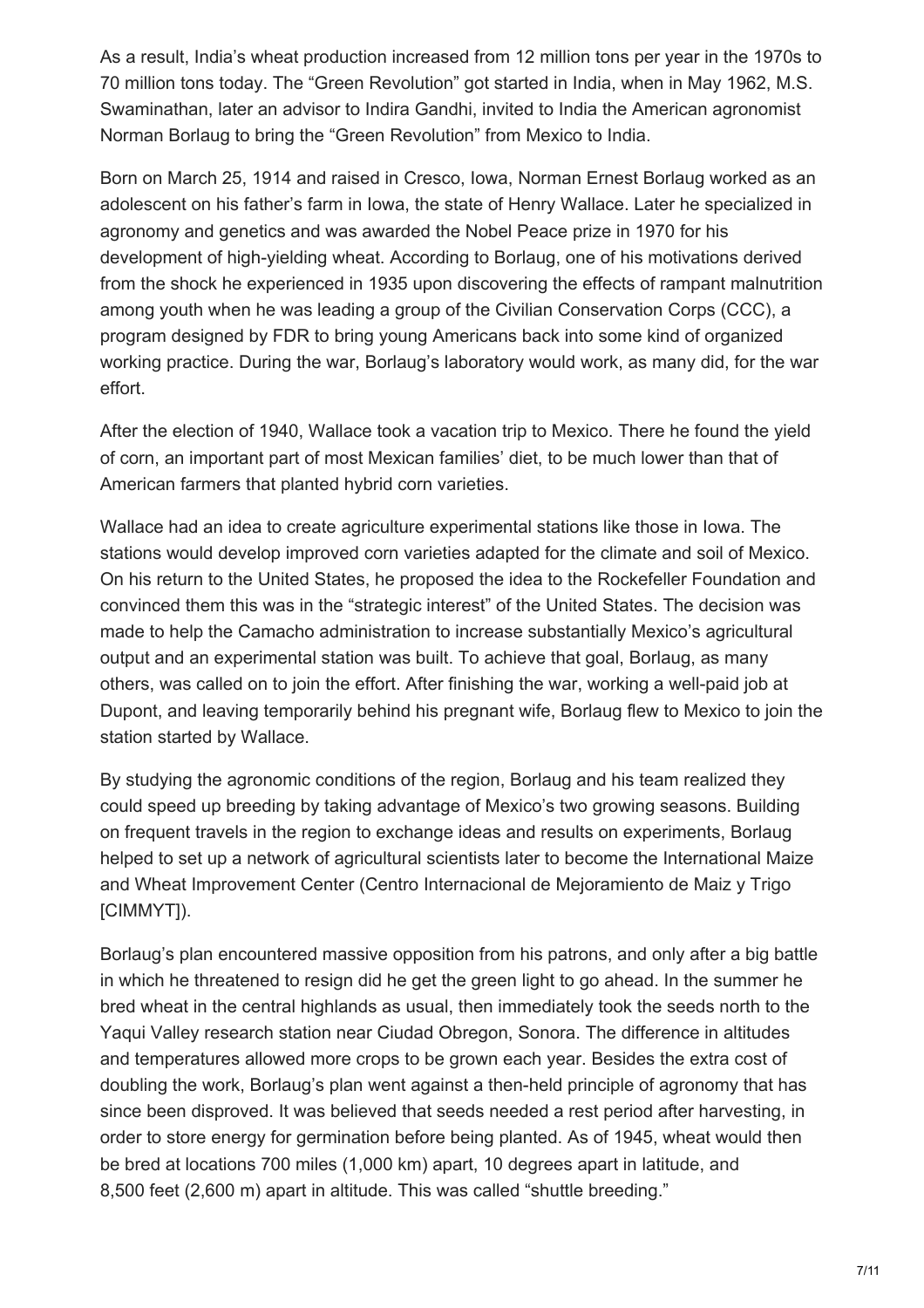As had Wallace, Borlaug was interested in improving plant varieties. One of his specialties was "dwarfing." While taller wheat grasses better compete for sunlight but tend to collapse under the weight of larger seed heads—a trait called "lodging"—dwarf plants produce thick stems and do not lodge. In 1953, Borlaug acquired a Japanese dwarf variety of wheat that had been crossed with a high-yielding American wheat variety. Borlaug cross-bred this variety with disease resistant cultivars to produce wheat varieties adapted to tropical and sub-tropical climate areas. Borlaug's new semi-dwarf, disease-resistant varieties changed the potential yield of spring wheat dramatically. By 1963, 95% of Mexico's wheat crops used the semi-dwarf varieties developed by Borlaug. That year, the wheat harvest was six times larger than in 1944, the year Borlaug arrived in Mexico. Corn production had doubled, and Mexico had become fully self-sufficient in wheat production and a net exporter of wheat.

#### **From Mexico to India**

The governments and elites of the world and especially in Asia had followed hour by hour these developments. As we said before, under the impulsion of M.S. Swaminathan, Borlaug's contributions were mobilized for India. Swaminathan especially succeeded in convincing the Indian minister Subramanian to import the high-yield seeds from Mexico, even if their prices were twice as high as the Indian seeds. After achieving major progress for wheat, Borlaug then focused his energy to ameliorate problems facing another cereal rice. The improvement of the Indian rice production was undertaken simultaneously in the entire region and supported by the International Rice Research Institute (IRRI) based in the Philippines.

All these successes brought William Gaud, the head of the U.S. Agency for International Development (USAID), to declare in 1968: "These and other developments in the field of agriculture contain the makings of a new revolution. It is not a violent Red Revolution like that of the Soviets, nor is it a White Revolution like that of the Shah of Iran. I call it the Green Revolution."

But the "Green Revolution" would never have become green without the following ingredients, defined as a single "technological as well as political package."

First, the three "technologies" to be mobilized were:

- **High-yield seeds**, such as those developed for wheat and corn in Mexico and rice in Asia.
- **Fertilizers and pesticides**, which India would initially import before setting up its own production.
- **Irrigation.** India started its first rice program in regions already steeped in the tradition of irrigation, such as the Punjab. Irrigated farmland was tripled between 1950 and 1996. The water used for irrigation in both Mexico and India is paid for by the state, and prices of electricity for operating pumps have been close to zero or moderate till recently.

The French agronomist and economist Michel Griffon, in his book "Nourrir la planète" (*Feeding the planet*), emphasizes that the Green Revolution cannot be merely reduced to a simple set of scientific techniques, such as those represented by high-yield seeds, but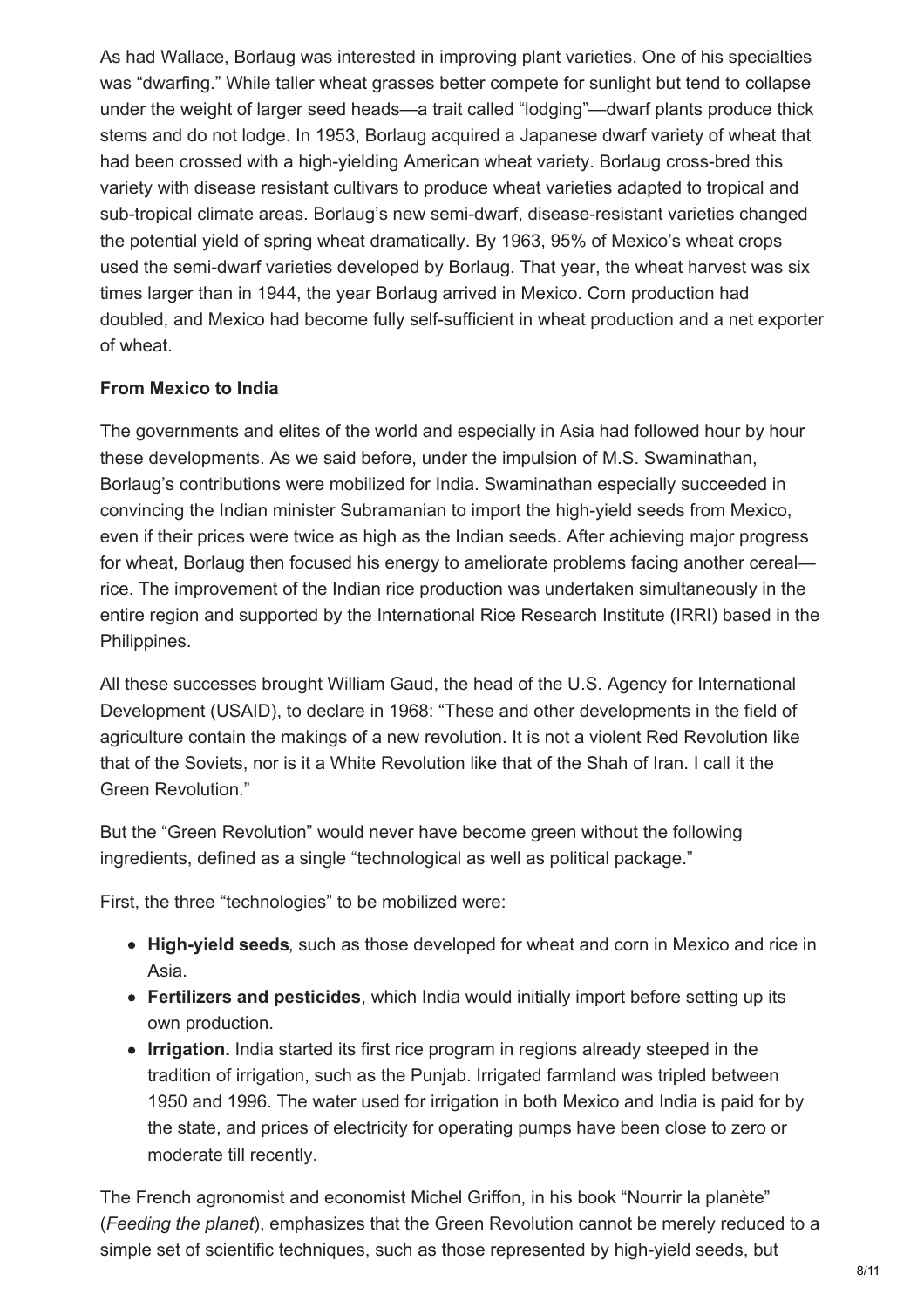consists of a global, state-regulated agricultural policy akin to FDR's and Wallace's New Deal.

Griffon writes: *"For M.S. Swaminathan, what was first called the wheat revolution in 1968, was in reality at the same time a technology as well as measures, such as rural electrification to pump ground water, the creation of an agricultural commission capable to recommend efficient prices, the creation of the Food Corporation of India to buy the wheat of the producers at prices dictated by the state, and the creation of the National Seed Corporation to produce high-yield seed varieties….*

*"To be even more precise, the economic model that went along with the green revolution, and similar revolutions that spread over Asia and the world, was characterized by the following basic measures:*

- *The producer has the guarantee that his harvest will be bought.*
- *The producer has the guarantee of the price of his harvest before production.*
- *Subsidies for fertilizer and seeds.*
- *Subsidized loans of agriculture credit for the yearly purchases and equipment, such as irrigation pumps and tillage equipment.*
- *Free training and vulgarization of knowledge."*

*"This voluntaristic policy," writes Griffon, "is not very different than the policy which was applied and still is applied by Western nations in the same period. The Marshall Plan that was partly set up to overcome food shortages in the post-war period and the policies of General McArthur in Japan to rebuild the economy were based on the same massive effort combining a new technology and aid measures highly stimulating. The same principles also inspired during the same period the French agricultural policy and then the Common Agricultural Policy (CAP)."*

## **The "White" and "Yellow" Revolutions**

In India, the "Green Revolution" was followed by the "White Revolution"—the revolution of producing milk. In 1968, India created the National Dairy Development Board (NDDB) to broaden the creation of milk cooperatives, more efficient than state-run milk collection. In 10 years, 13,000 milk cooperatives were set up and their number reached 95,000 in 1995. The cooperatives also assisted the upgrading of production through providing veterinary services, animal feed, artificial insemination, and cross-breeding with high-producing dairy cows such as the Holstein variety.

Between 1970 and 1985, milk production was doubled, nearly entirely to the benefit of very small farmers, 70% of them having fewer than two cows. Today, India is the biggest milk producer in the world and 70 million families live from the dairy sector.

To produce milk, you need cows. But to produce cows, you need animal feed. Consequently, as a spin-off of the "White Revolution," emerged the "Yellow revolution," and the NDDB, flush with its success, was called on to accomplish the same effort for the oleaginous production capable to grow animal feed and start the production of edible oil.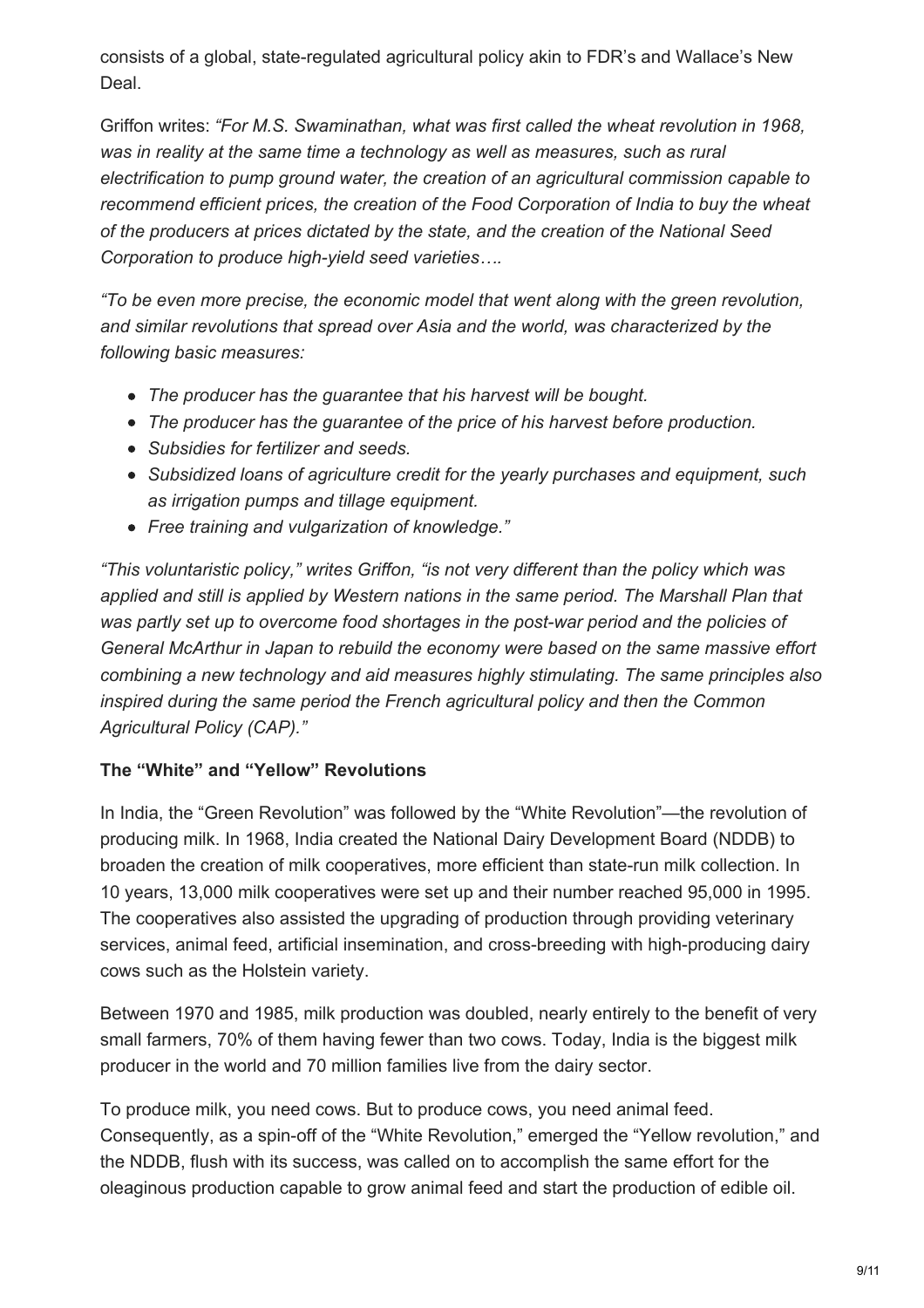Griffon: *"The NDDB undertook massive market interventions using three means: it bought up foreign imports, it bought up production on local markets when production was abundant, and organized delivery centers for the edible oil industry. The result was a lowering of imports, price stabilization, and a stimulation of demand and the development of local production. As early as the 1990s, national production was increased, increasing from about 10 million tons to close to 25 million tons."*

The total cumulative effect of the "Green," "White," and "Yellow" revolutions gave India the opportunity to effect a "food transition"—as do all nations that develop—from a diet based on roots and dry vegetables to cereals, and from cereals to animal protein complemented with fresh fruits and vegetables.

# **Who Killed the Green Revolution?**

Of course, every solution applied by man creates new types of interesting problems and only a policy of permanent discovery of new physical principles can sustain permanent economic and demographic growth. For example, intensive irrigation using slightly salty water will cover any farmland over a longer period with a thin crest of salt. Modern science and technology can tackle such a problem overnight, and only sick minded environmentalists or Stone Age Malthusians would call for scrapping irrigation totally.

In reality, the real reason why yields and productivity have not continued rising over the past decades, is not because of Green Revolution policies, but because these policies were dismantled and key components were scrapped, especially for the sake of the policies imposed by international financial institutions such as the International Monetary Fund (IMF) and World Bank. The trilogy of stabilization, adjustment, and liberalization was the crux of these anti-Green Revolution policies. These three soldiers of the Apocalypse have dismantled the public agriculture sectors that were developing, as much as possible, and with all their problems, out of the Green Revolution.

Griffon observes that "In each country, [Green Revolution] development resulted in a process very rationally laid out, bringing into being a group of institutions and economic circuits necessary for the Green Revolution and regional development." In short, the Green Revolution developed political nation-states.

Hence, the global empire of Anglo-Dutch financial globalization is not ready to tolerate the formation of even the shadow of a nation-state. Therefore, regulated farming had to be destroyed, and in name of the "Washington Consensus," public budgets where slashed and often eliminated in the early 1990s, provoking several countries to return to hunger and food insecurity. If before the breakdown of the Soviet Union nations were partly allowed to feed themselves for not falling into the hands of a communist rival empire, they were not any longer allowed to do so afterwards.

## **Can a New Green Revolution Succeed Again Today?**

In terms of new technologies, many promising leads exist already and yields and productivity can still be increased. Even if this author is not aware to what extent the following discoveries have been translated into common practice, it is interesting to note